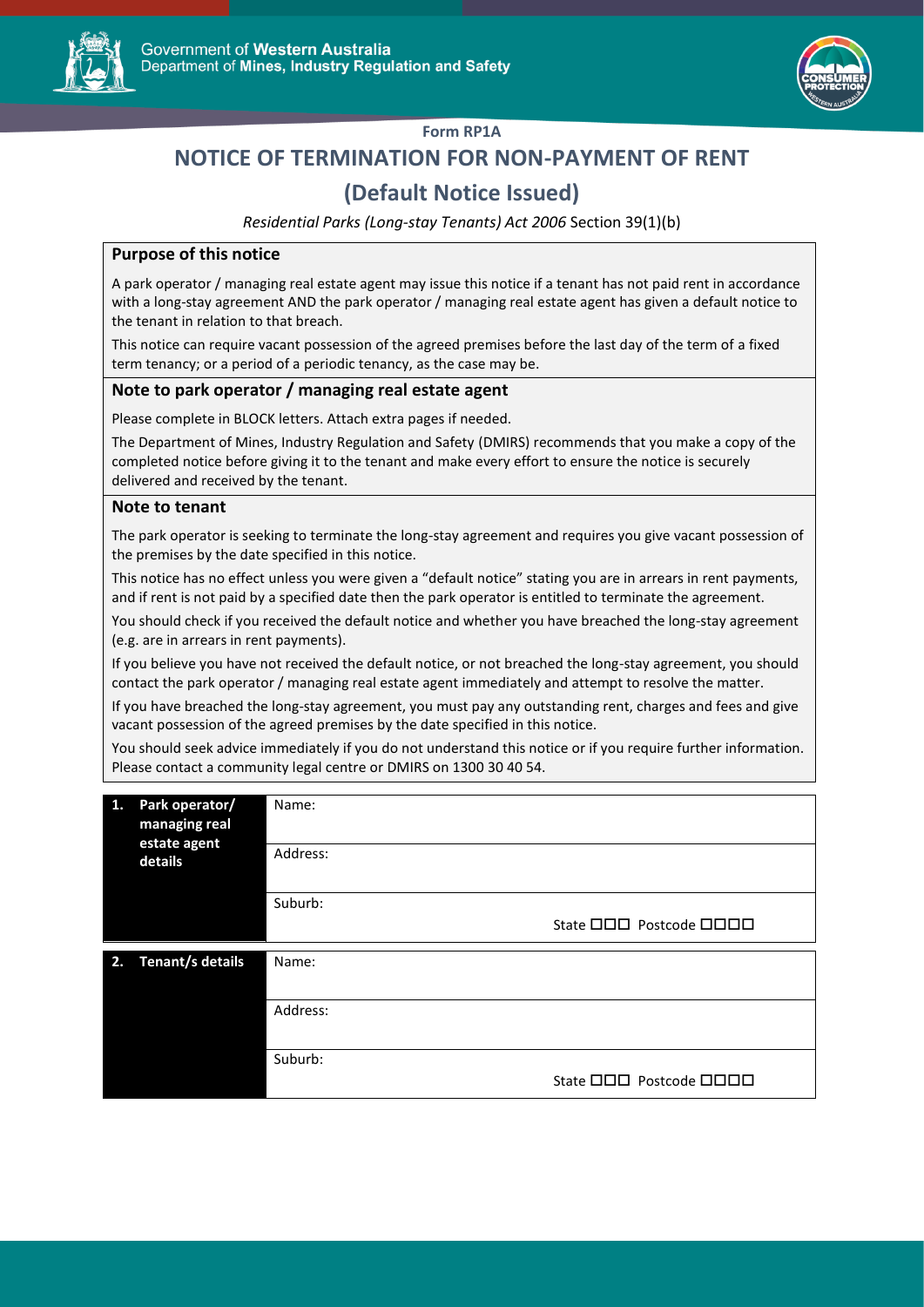| 3. | <b>Residential park</b><br>and site details | Park name and address:                                                                                                                                                                                                                               |                                                                                                                                                                                                                                                                                                                                                                           |  |
|----|---------------------------------------------|------------------------------------------------------------------------------------------------------------------------------------------------------------------------------------------------------------------------------------------------------|---------------------------------------------------------------------------------------------------------------------------------------------------------------------------------------------------------------------------------------------------------------------------------------------------------------------------------------------------------------------------|--|
|    |                                             | Site location (e.g. site number or other description):                                                                                                                                                                                               |                                                                                                                                                                                                                                                                                                                                                                           |  |
|    |                                             |                                                                                                                                                                                                                                                      |                                                                                                                                                                                                                                                                                                                                                                           |  |
|    |                                             | Date rent was due:                                                                                                                                                                                                                                   |                                                                                                                                                                                                                                                                                                                                                                           |  |
| 4. | <b>Breach details</b>                       |                                                                                                                                                                                                                                                      | 00/00/0000<br>DD/MM/YYYY                                                                                                                                                                                                                                                                                                                                                  |  |
|    |                                             |                                                                                                                                                                                                                                                      |                                                                                                                                                                                                                                                                                                                                                                           |  |
|    |                                             |                                                                                                                                                                                                                                                      |                                                                                                                                                                                                                                                                                                                                                                           |  |
|    |                                             |                                                                                                                                                                                                                                                      |                                                                                                                                                                                                                                                                                                                                                                           |  |
|    |                                             | If rent is owed for multiple periods, specify those periods below:                                                                                                                                                                                   |                                                                                                                                                                                                                                                                                                                                                                           |  |
|    |                                             |                                                                                                                                                                                                                                                      |                                                                                                                                                                                                                                                                                                                                                                           |  |
|    |                                             |                                                                                                                                                                                                                                                      |                                                                                                                                                                                                                                                                                                                                                                           |  |
|    |                                             |                                                                                                                                                                                                                                                      | (attach additional pages as needed)                                                                                                                                                                                                                                                                                                                                       |  |
|    | <b>Key dates</b>                            | Date of default notice:                                                                                                                                                                                                                              | 00/00/0000                                                                                                                                                                                                                                                                                                                                                                |  |
|    |                                             | DD/MM/YYYY                                                                                                                                                                                                                                           |                                                                                                                                                                                                                                                                                                                                                                           |  |
|    |                                             | This notice of termination may be issued if a default notice has previously<br>Note 1:<br>been given to the tenant requiring payment of outstanding rent, and the<br>rent is not paid in full on or before the date specified in the default notice. |                                                                                                                                                                                                                                                                                                                                                                           |  |
|    |                                             | Note 2: If the amount of rent due is not paid in full on or before the date specified<br>in the default notice, the park operator is entitled to terminate the long-<br>stay agreement under the Residential Parks (Long-stay Tenants) Act 2006.     |                                                                                                                                                                                                                                                                                                                                                                           |  |
|    |                                             | Vacant possession required by:                                                                                                                                                                                                                       | 00/00/0000                                                                                                                                                                                                                                                                                                                                                                |  |
|    |                                             |                                                                                                                                                                                                                                                      | DD/MM/YYYY                                                                                                                                                                                                                                                                                                                                                                |  |
|    |                                             | Note 3: The tenant will still be liable for any outstanding rent, charges and fees<br>after vacant possession is given.                                                                                                                              |                                                                                                                                                                                                                                                                                                                                                                           |  |
|    |                                             | Note 4: Under the Residential Parks (Long-stay Tenants) Act 2006 section 39(4)(b),                                                                                                                                                                   | the above date must be at least 7 days after the day specified in the<br>default notice as the day by which the rent was required to be paid.                                                                                                                                                                                                                             |  |
|    |                                             |                                                                                                                                                                                                                                                      | Note 5: Under the Residential Parks (Long-stay Tenants) Act 2006 section 39(4)(c),<br>if the park operator makes an application to the State Administrative<br>Tribunal under section 66 of that Act in relation to this notice, the<br>application may be heard and determined even if the rent is paid in full<br>before the time set down for hearing the application. |  |
|    |                                             | Date of this notice:                                                                                                                                                                                                                                 | 00/00/0000                                                                                                                                                                                                                                                                                                                                                                |  |
|    |                                             |                                                                                                                                                                                                                                                      | DD/MM/YYYY                                                                                                                                                                                                                                                                                                                                                                |  |